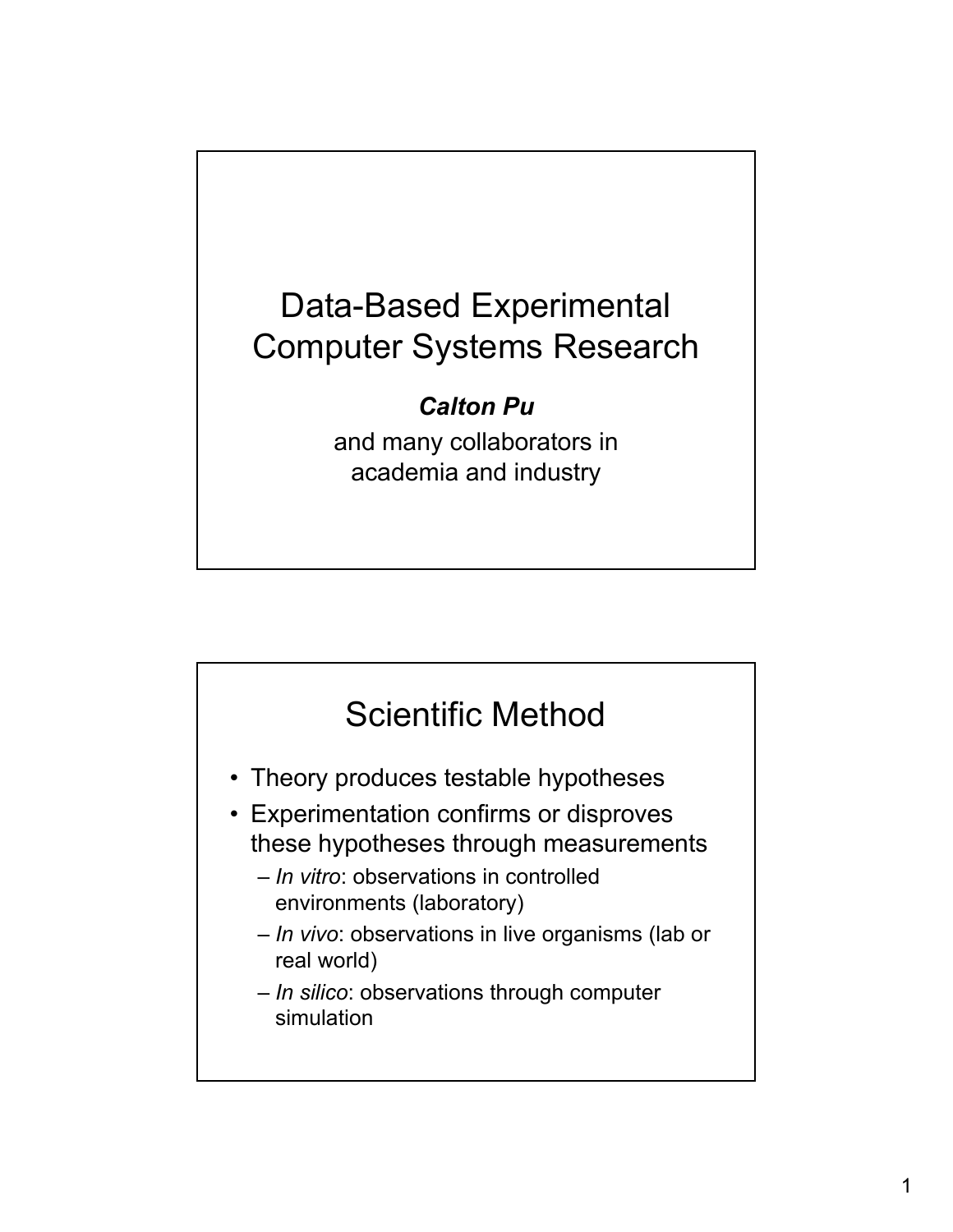

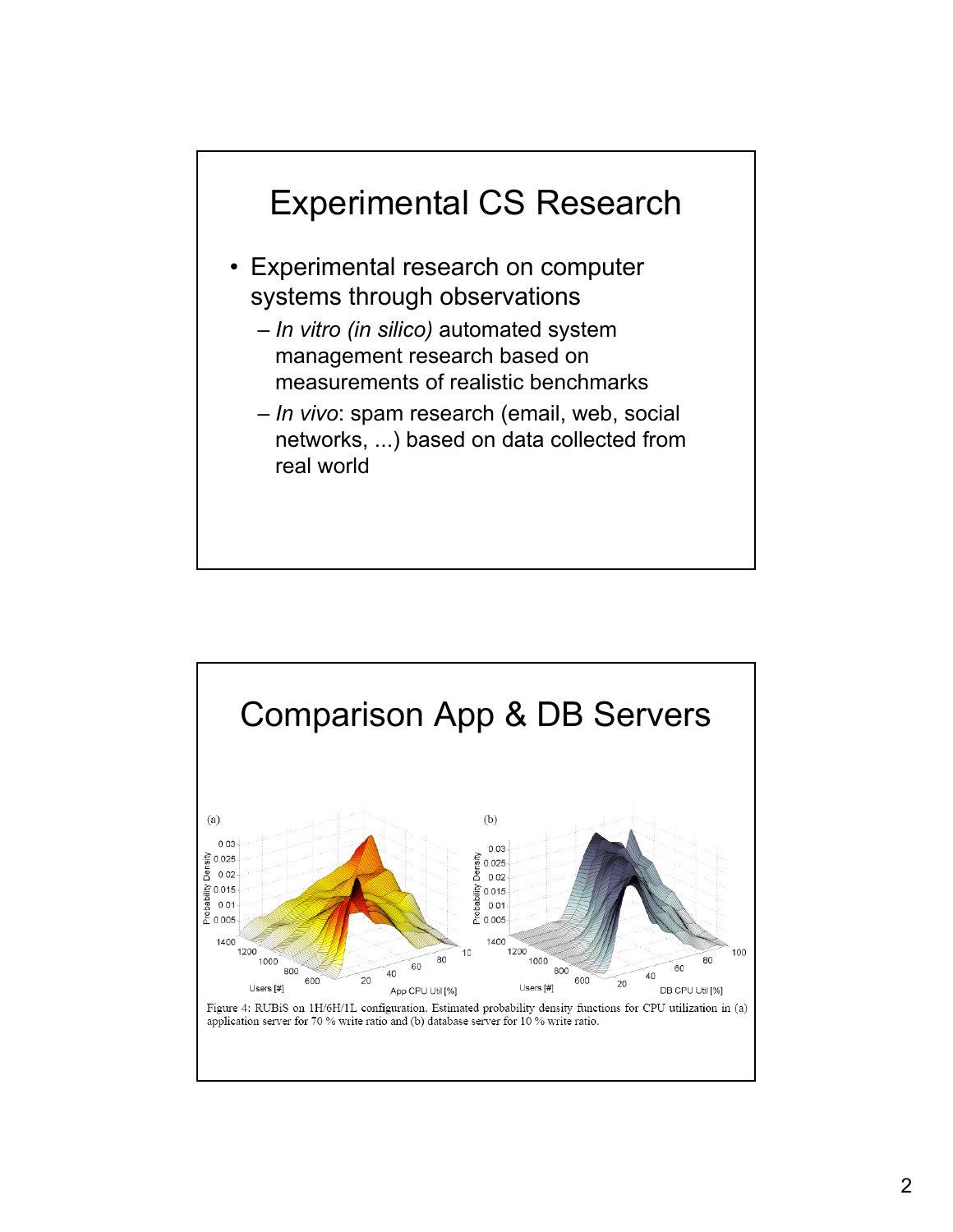

| <b>Complexity of Experiments</b>            |                                 |             |             |             |             |  |
|---------------------------------------------|---------------------------------|-------------|-------------|-------------|-------------|--|
|                                             | <b>Experiment Scale (W-A-D)</b> |             |             |             |             |  |
|                                             | $1 - 2 - 1$                     | $1 - 6 - 1$ | $1 - 6 - 2$ | $1 - 8 - 1$ | $1 - 8 - 2$ |  |
| Script lines (per exper. set)               | 758                             | 1298        | 1426        | 1564        | 1692        |  |
| Configuration lines (per<br>experiment set) | 1168                            | 1212        | 1212        | 1234        | 1234        |  |
| Number of experiment sets                   | 408                             | 76          | 72          | 496         | 90          |  |
| Total script lines in all sets              | 309K                            | 98K         | 102K        | 775K        | 152K        |  |
| Total configuration lines                   | 476K                            | 92K         | 87K         | 612K        | 111K        |  |
| Total nodes used                            | 3264                            | 912         | 936         | 6944        | 1350        |  |
| Total data points (million)                 | 323M                            | 100M        | 104M        | 785M        | 154M        |  |